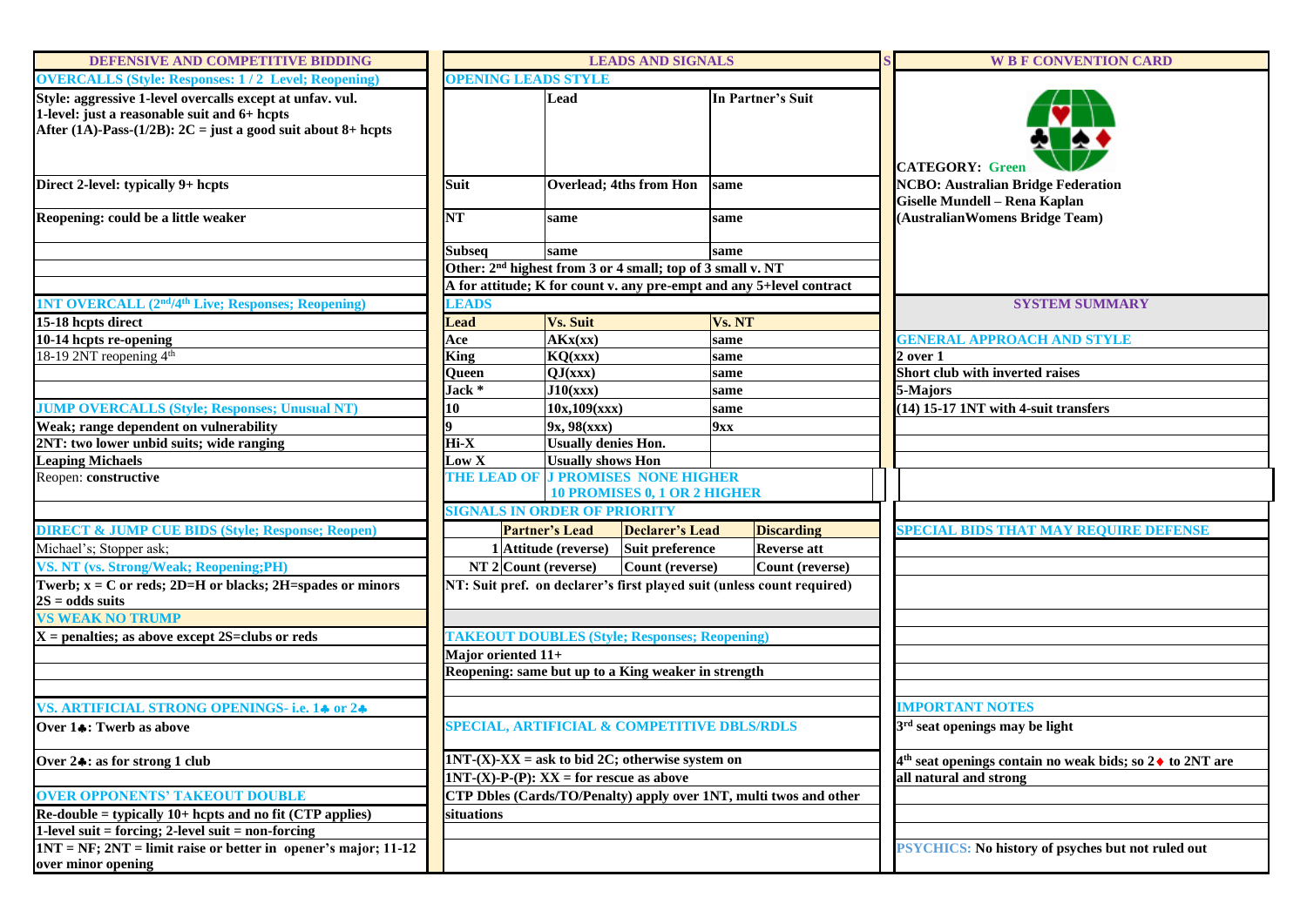|                       |                                     |                         | NEG.DBL THRU   |                                                                     |                                                                                                                                                                      |                                                                                                                      |                                         |  |  |
|-----------------------|-------------------------------------|-------------------------|----------------|---------------------------------------------------------------------|----------------------------------------------------------------------------------------------------------------------------------------------------------------------|----------------------------------------------------------------------------------------------------------------------|-----------------------------------------|--|--|
| <b>OPENING</b>        | <b>ARTIFICIAL</b><br><b>TICK IF</b> | MIN. NO. OF<br>CARDS    |                | <b>DESCRIPTION</b>                                                  | <b>RESPONSES</b>                                                                                                                                                     | <b>SUBSEQUENT ACTION</b>                                                                                             | <b>PASSED HAND BIDDING</b>              |  |  |
| $1 -$                 |                                     | $\overline{2}$          | $4$ $\bullet$  | Can be $2+$ ; $10+$ hcp                                             | 1-level natural; weak jumps; NF 1/2/3NT                                                                                                                              | 1NT=any min with 2 way checkback avail                                                                               | same                                    |  |  |
|                       |                                     |                         |                |                                                                     | Inverted raises $(2 \cdot \bullet = 12 + 3 \cdot \bullet = 4 - 6; 2 \cdot \bullet = 7 - 9)$                                                                          | 1H/1S over 1C/1D shows shape<br>1C-2C-2M=stopper showing; $2NT = 18-19$                                              |                                         |  |  |
| $1\bullet$            |                                     | $\overline{\mathbf{4}}$ | $4$ $\bullet$  | $4+$ ; 11+ hcp                                                      | Same (with $3\clubsuit$ = 7-9)                                                                                                                                       | See Supplementary Note 1.                                                                                            | same                                    |  |  |
| $1\blacktriangledown$ |                                     | 5                       | $4\bullet$     | $5-Major; 11+hcp$                                                   | $INT = 6-10$ NF                                                                                                                                                      | <b>Mostly natural</b>                                                                                                | 2-way Drury; $2\bullet = 3$ -card       |  |  |
|                       |                                     |                         |                |                                                                     | Bergen (reverse) raises; 2NT = Jacoby                                                                                                                                | Long suit trials                                                                                                     | raise; $2 \div = 4$ -card raise         |  |  |
|                       |                                     |                         |                |                                                                     |                                                                                                                                                                      | <b>See Supplementary No 2</b>                                                                                        |                                         |  |  |
| $1\spadesuit$         |                                     | 5                       | 4              | same                                                                | same                                                                                                                                                                 | same                                                                                                                 |                                         |  |  |
| 1NT                   |                                     |                         | 4 <sub>9</sub> | $(14)$ 15-17 hcpts (may contain<br>5-card Major or 6-card<br>minor) | $2\clubsuit$ = simple stayman; $2\spadesuit$ to $2NT$ = transfers;<br>$3C =$ puppet stayman;<br>3D=minor slam int.; 3H/3S=slam interest                              | 2D=2H/2S=non forcing; A bid of a minor<br>after transfer is super accept; 2C-2H/2S-<br>3C/3D=natural and other major | same                                    |  |  |
|                       |                                     |                         |                |                                                                     |                                                                                                                                                                      | See Supplementary Note 3.                                                                                            |                                         |  |  |
| $2$ $\bullet$         | ✔                                   | $\mathbf{0}$            | 4 <sub>9</sub> | 23+ Bal or any GF or any 8<br>and 1/2 playing trick hand            | $2 \cdot \bullet$ = neg or waiting; 2H/2S=natural and positive<br>guarantees any A and K; 3 level bids are a self<br>sufficient suit; 2NT=double negative 5/5 minors | <b>See Supplementary Note 4.</b>                                                                                     | same                                    |  |  |
| $2\bullet$            | $\checkmark$                        | $\mathbf{0}$            | $\times$       | 6 diamond; 6-10 only light at<br>favourable:                        | 2NT= strong enquiry; show shortage                                                                                                                                   | <b>See Supplementary Note 5</b>                                                                                      | $4th$ seat bids from 2 $\bullet$ to 2NT |  |  |
|                       |                                     |                         |                |                                                                     |                                                                                                                                                                      |                                                                                                                      | are all natural and strong              |  |  |
| $2\blacktriangledown$ |                                     | $\overline{\mathbf{4}}$ | $\times$       | 6 hearts; 6-10                                                      | $2NT = force$ ; $3H = pre-emptive$ ;                                                                                                                                 | <b>See Supplementary Note 6</b>                                                                                      | All other seats as defined              |  |  |
| $2 \spadesuit$        |                                     | 5                       | $\times$       | 6 spades 6-10 hcpts                                                 | $2NT =$ strong enquiry; $3 \triangleleft =$ pre-emptive                                                                                                              | <b>See Supplementary Note 7</b>                                                                                      |                                         |  |  |
|                       |                                     |                         |                |                                                                     |                                                                                                                                                                      |                                                                                                                      |                                         |  |  |
| 2NT                   |                                     |                         | $\times$       | 20-22 usually balanced                                              | 3C=puppet; transfers; 3S=minor slam try;<br>$3NT=5$ spades + 4 hearts                                                                                                | <b>See Supplementary Note 8</b>                                                                                      |                                         |  |  |
| 34                    |                                     | 6                       | $\times$       | Pre-empt                                                            | New suit forcing; $4\clubsuit$ = pre-empt; $4\spadesuit$ = KCB                                                                                                       |                                                                                                                      |                                         |  |  |
| $3\bullet$            |                                     | 6                       | $\times$       | Pre-empt                                                            | New suit forcing; $4 \cdot =$ pre-empt; $4 \cdot =$ KCB                                                                                                              |                                                                                                                      |                                         |  |  |
| $3\blacktriangledown$ |                                     | $6+$                    | $\times$       | Pre-empt                                                            | New suit forcing; $4 \cdot \bullet = \text{to play}; 4 \cdot \bullet = \text{KCB}$                                                                                   |                                                                                                                      |                                         |  |  |
| 3 <sub>•</sub>        |                                     | $6+$                    | $\times$       | Pre-empt                                                            | New suit forcing; $4 \triangleleft = \text{to play}; 4NT = KCB$                                                                                                      |                                                                                                                      |                                         |  |  |
| 3NT                   | $\checkmark$                        | $7+$                    | $\times$       | Specific ace ask                                                    | $4C = no$ ace; $4NT=A$ of C; $5C=2$ rank; $5D=2C$ ;<br>$5H = 2odd$                                                                                                   |                                                                                                                      |                                         |  |  |
| $4\blacktriangledown$ |                                     | $7+$                    | $\times$       | Natural pre-empt                                                    |                                                                                                                                                                      |                                                                                                                      |                                         |  |  |
| $4 \spadesuit$        |                                     | $7+$                    | $\times$       | Natural pre-empt                                                    |                                                                                                                                                                      |                                                                                                                      |                                         |  |  |
| 4NT                   | $\checkmark$                        |                         |                | <b>Minors</b>                                                       |                                                                                                                                                                      |                                                                                                                      |                                         |  |  |
| $5 -$                 |                                     | $8+$                    | $\times$       | <b>Natural</b>                                                      |                                                                                                                                                                      | <b>HIGH LEVEL BIDDING</b>                                                                                            |                                         |  |  |
|                       |                                     |                         |                |                                                                     |                                                                                                                                                                      | RKC:4NT-1430; Minorwood; 4S: Keycard for hearts and 4NT=spade excl for H's                                           |                                         |  |  |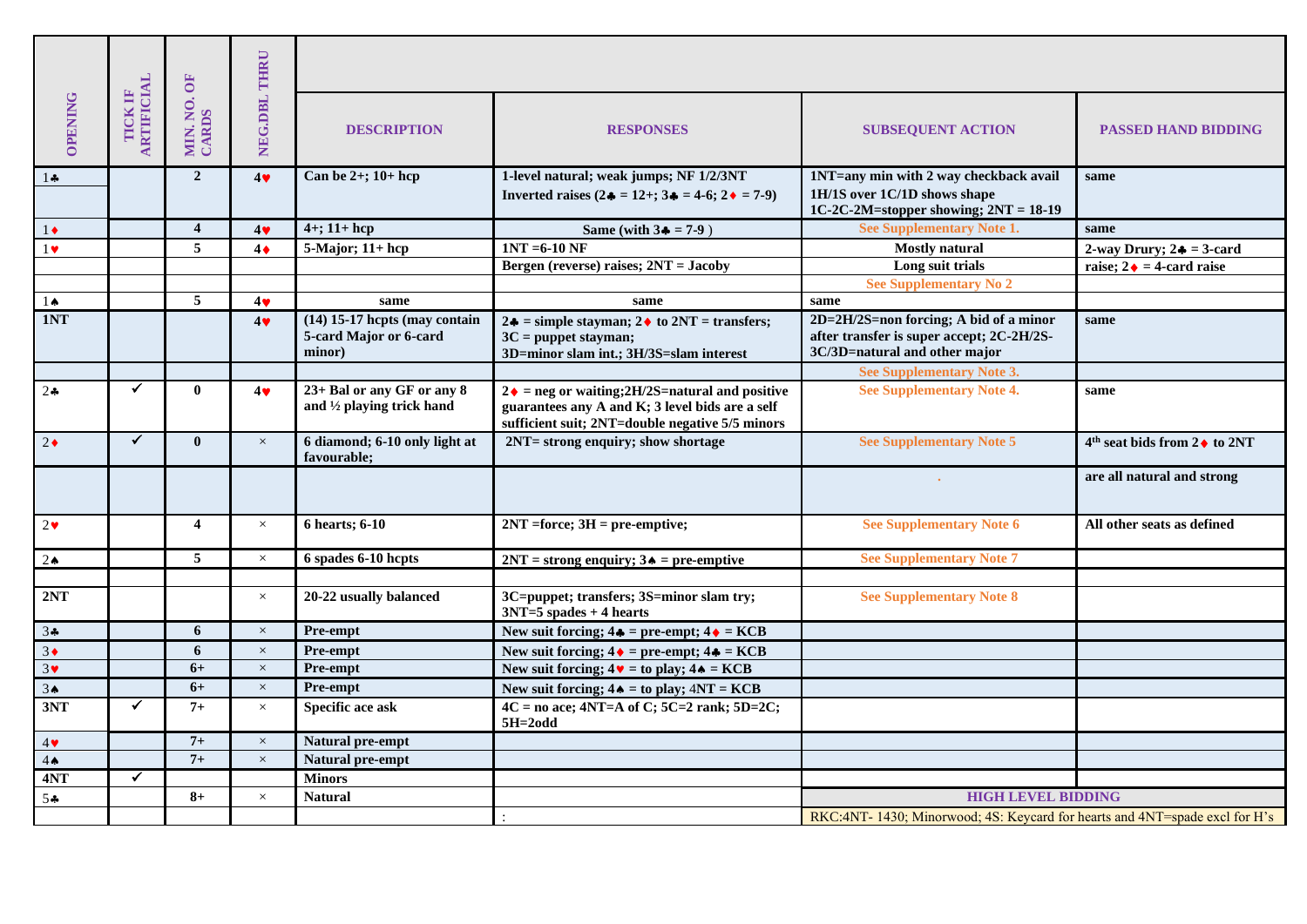# **Supplementary Notes for Rena Kaplan & Giselle Mundell (Australian Women's Bridge Team)**

#### **1. After Opening 1-minor**

- 1m-1M: 1NT- $2$   $\bullet$  = invitational check-back; forces  $2 \bullet$  (Responder may have weak Diamonds)
- **1m-1M: 1NT-**  $2 \cdot \bullet = \text{GF check-back (usually no slam interest)}$
- **1m-1M: 1NT-2NT = Game force: tell me more**
- **1m-1M: 2M - 2NT = Invitational checkback; asks for Major suit length and range**
- $\bullet$  1m-1M: 2NT- $3\bullet$  = transfers
- **1m-2m: 3m = natural, GF, neither major stopped**
- **1m-2m: 3NT = 11-14 balanced; both majors stopped**
- **1m-2m: other = GF (may only be a stopper)**
- **1- 3 and 1-2 Criss-cross m-raises (7-9 hcpts); 1m-3m weaker raises**

## **2. After Opening 1-Major (5+ Major)**

- **1M-1NT: 3-Any = Natural NF**
- **1M-1NT: 2NT = Artificial GF; natural bidding follows**
- **1M-2A:2M-2NT = Artificial enquiry (2M may be only a 5-suiter)**
- $1M 2NT = Jacoby 15 + hcyt s and 4 + fit$
- **1M-2NT: 3M = extra strength; 1M-2NT: 3NT = balanced 18-19**
- **1M-2NT: 4M = min but at most 1-loser 6+suit**
- **1M-3NT = Balanced 12-14 hcpts with 3+support**
- **1M:**  $4m =$  splinter 10-13 hcpts (also  $1 \cdot 4 \cdot 4 \cdot 7$ )
- **When Hearts are trumps: 4 = KCB and 4NT is spade exclusion for hearts**

### **3. After Opening 1NT (15-17 bal.)**

- **1NT-2** $\bullet$ **: 2** $\bullet$  **2M** = natural NF (2 $\bullet$  denies 5-Major)
- **1NT-2: 2- 3 = shows a 4 card major and longer clubs; non forcing**
- **1NT-2** $\div$ **: 2** $\div$ **-3** $\div$  = shows a 4 card major and longer diamonds; non forcing
- **1NT-2** $\bullet$ **: 2** $\bullet$  **-3M** = shows 4M and 5 of the other major
- **1NT-2** $\sqrt{2}$ :  $3\sqrt{3}$  = Minimum with 4-card support
- **1NT-2** $\sqrt{2}$ : **2NT** = Maximum with 4-card support (re-transfers apply) with no rag doubleton
- **1NT-2: 3C and 1NT-2NT: 3D= Good fit for Responder's minor (not nec. max)**
- **1NT-2D/2H = new suit shows super accept and rag doubleton**
- **1NT-2C-2H-3C/3D=shows other major and longer minor, invitational**